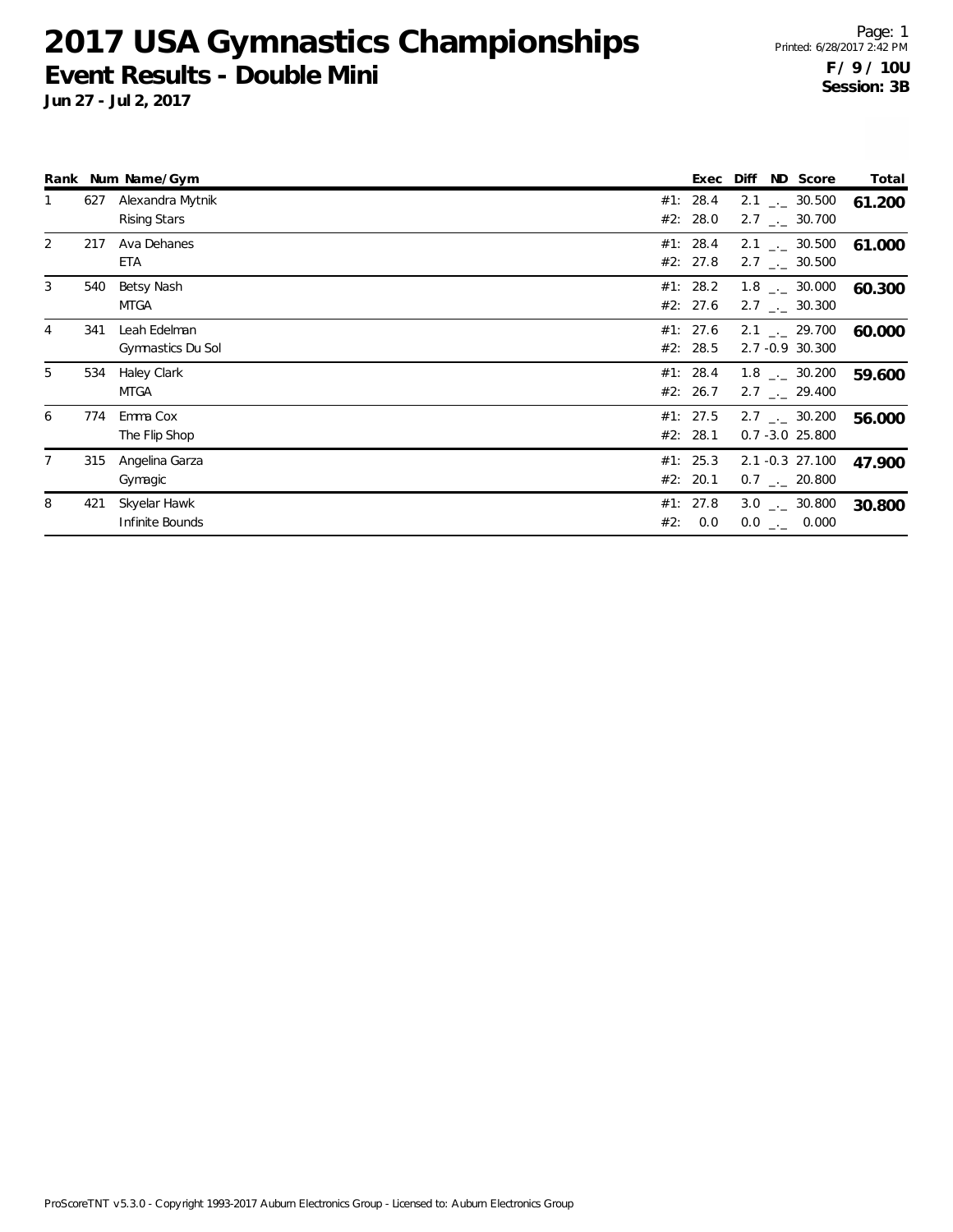**Jun 27 - Jul 2, 2017**

Page: 1 Printed: 6/28/2017 2:42 PM **M / 9 / 10U Session: 3A**

|   |     | Rank Num Name/Gym                   |                      |  | Exec Diff ND Score                                         | Total  |
|---|-----|-------------------------------------|----------------------|--|------------------------------------------------------------|--------|
|   | 655 | Maxx Smithlin<br><b>SGA</b>         | #1: 28.1<br>#2: 27.2 |  | 2.7 $\qquad$ 2.7 $\qquad$ 30.800<br>$2.1$ $_{\sim}$ 29.300 | 60.100 |
| 2 | 854 | Daniel Jarman<br>Wasatch            | #1: 28.1<br>#2: 27.4 |  | $1.7$ $_{\leftarrow}$ 29.800<br>2.7 -0.3 29.800            | 59.600 |
| 3 | 586 | West Fowler<br>Panhandle Perfection | #1: 28.3<br>#2: 25.5 |  | $2.9$ $_{\leftarrow}$ 31.200<br>$2.1$ $_{-1}$ 27.600       | 58.800 |
| 4 | 325 | Nicholas Turner<br>Gymagic          | #1: 28.1<br>#2: 27.1 |  | 2.1 -0.9 29.300<br>2.7 -1.2 28.600                         | 57.900 |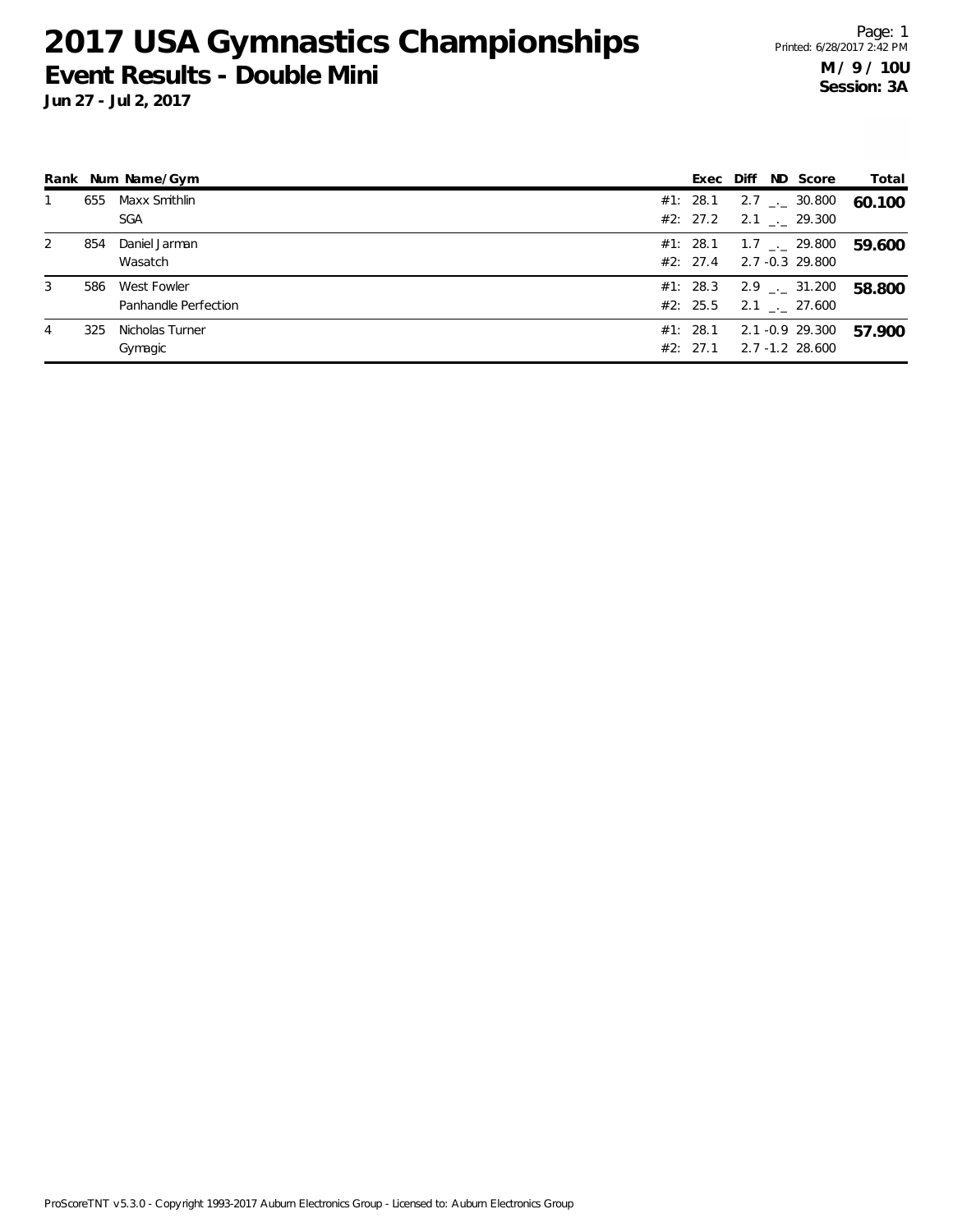**Jun 27 - Jul 2, 2017**

Page: 1 Printed: 6/28/2017 2:42 PM **F / 9 / 11-12 Session: 3A**

|              |     | Rank Num Name/Gym                           | Exec                 |  | Diff ND Score                                                  | Total  |
|--------------|-----|---------------------------------------------|----------------------|--|----------------------------------------------------------------|--------|
| $\mathbf{1}$ | 47  | Ava Huss<br>Air Sports                      | #1: 28.4<br>#2: 28.5 |  | $3.2$ _ $-31.600$<br>$3.1$ $_{-1}$ 31.600                      | 63.200 |
| 2            | 446 | Rayleigh Huette<br>K and L Tumbletown       | #1: 29.1<br>#2: 29.0 |  | $2.1$ $_{\leftarrow}$ 31.200<br>$2.9$ $_{\leftarrow}$ 31.900   | 63.100 |
| 3            | 11  | Rylee Chapman<br>3TI                        | #1: 28.7<br>#2: 27.9 |  | $3.0$ _ $-31.700$<br>$3.2$ $_{-}$ 31.100                       | 62.800 |
| 4T           | 75  | Skyla Johnson<br>All American               | #1: 28.5<br>#2: 29.0 |  | 3.2 -0.9 30.800<br>$2.9$ $_{\leftarrow}$ 31.900                | 62.700 |
| 5T           | 335 | Emily Keenan<br>Gymnast Factory             | #1: 28.3<br>#2: 28.0 |  | $3.2$ $_{\leftarrow}$ 31.500<br>$3.2$ _ $-31.200$              | 62.700 |
| 6T           | 337 | Natalie Sheffey<br>Gymnast Factory          | #1: 28.4<br>#2: 28.1 |  | $2.9$ $_{-1}$ 31.300<br>$3.2$ $_{-}$ 31.300                    | 62.600 |
| 7T           | 200 | Anastasia Katchalova<br>Elite World         | #1: 28.5<br>#2: 27.8 |  | $3.1$ $_{-1}$ 31.600<br>$3.2$ _ $-31.000$                      | 62.600 |
| 8            | 292 | Sahanna Doherty<br>Fox Valley T&T           | #1: 28.4<br>#2: 28.9 |  | $2.7$ $_{\leftarrow -}$ 31.100<br>$2.1$ $_{\leftarrow}$ 31.000 | 62.100 |
| 9Τ           | 865 | Giana Bianchini<br>World Elite              | #1: 27.8<br>#2: 28.6 |  | 3.1 -0.9 30.000<br>$3.2$ _ $-31.800$                           | 61.800 |
| 10T          | 800 | Kalyana Dickson<br>Trevinos                 | #1: 28.9<br>#2: 28.4 |  | $1.8$ $_{\leftarrow}$ 30.700<br>$2.7$ $_{\leftarrow}$ 31.100   | 61.800 |
| 11           | 176 | Gracie Cain<br>Eagle Gymnastics TX          | #1: 28.8<br>#2: 28.1 |  | $1.8$ $_{\leftarrow}$ 30.600<br>$2.7$ _ $-$ 30.800             | 61.400 |
| 12           | 297 | Mia Shafer<br>Fox Valley T&T                | #1: 28.3<br>#2: 28.2 |  | $2.1$ $_{\leftarrow}$ 30.400<br>$2.7$ $_{\leftarrow}$ 30.900   | 61.300 |
| 13T          | 503 | Zuzu Smith<br>Midwest Training              | #1: 28.5<br>#2: 28.2 |  | $1.8$ $_{-}$ 30.300<br>$2.7$ $_{\leftarrow}$ 30.900            | 61.200 |
| 14T          | 847 | Tanna Andersen<br>Wasatch                   | #1: 28.7<br>#2: 28.1 |  | $1.7$ $_{\leftarrow}$ 30.400<br>$2.7$ $_{\leftarrow}$ 30.800   | 61.200 |
| 15T          | 495 | <b>Grace Mills</b><br>Midwest Training      | #1: 28.5<br>#2: 28.1 |  | $1.8$ $_{-}$ 30.300<br>$2.7$ $_{\leftarrow}$ 30.800            | 61.100 |
| 16T          | 357 | Kaylee Bowar<br>Gypsy Flyers Eagan          | #1: 28.7<br>#2: 27.9 |  | $2.7$ $_{\leftarrow}$ 31.400<br>$1.8$ $_{\leftarrow}$ 29.700   | 61.100 |
| 17T          | 296 | Mia Reiche<br>Fox Valley T&T                | #1: 27.4<br>#2: 28.8 |  | $2.7$ $_{\leftarrow}$ 30.100<br>$2.1$ $_{-1}$ 30.900           | 61.000 |
| 18T          | 406 | <b>Faith Deacetis</b><br>Horizon Gymnastics | #1: 28.8<br>#2: 27.9 |  | $2.2$ $_{\leftarrow}$ 31.000<br>$2.1$ $_{\leftarrow}$ 30.000   | 61.000 |
| 19           | 468 | Karlie Bowman<br>Legacy T&T                 | #1: 28.9<br>#2: 27.8 |  | $1.8$ $_{-}$ 30.700<br>2.7 -0.3 30.200                         | 60.900 |
| 20           | 848 | Audrey Avondet<br>Wasatch                   | #1: 28.7<br>#2: 28.9 |  | 1.7 -0.9 29.500<br>$2.2$ $_{-}$ 31.100                         | 60.600 |
| 21           | 789 | <b>Emily Landers</b><br>Top Star            | #1: 28.6<br>#2: 28.2 |  | $1.8$ $_{\leftarrow}$ 30.400<br>2.7 -0.9 30.000                | 60.400 |
| 22           | 328 | Abigail Wentz<br>Gymagic                    | #1: 28.6<br>#2: 27.4 |  | $1.8$ $_{\leftarrow}$ 30.400<br>2.7 -0.3 29.800                | 60.200 |
| 23           | 82  | Skylar Villagomez<br>All American           | #1: 28.8<br>#2: 28.2 |  | $1.7$ _ $-30.500$<br>2.2 -0.9 29.500                           | 60.000 |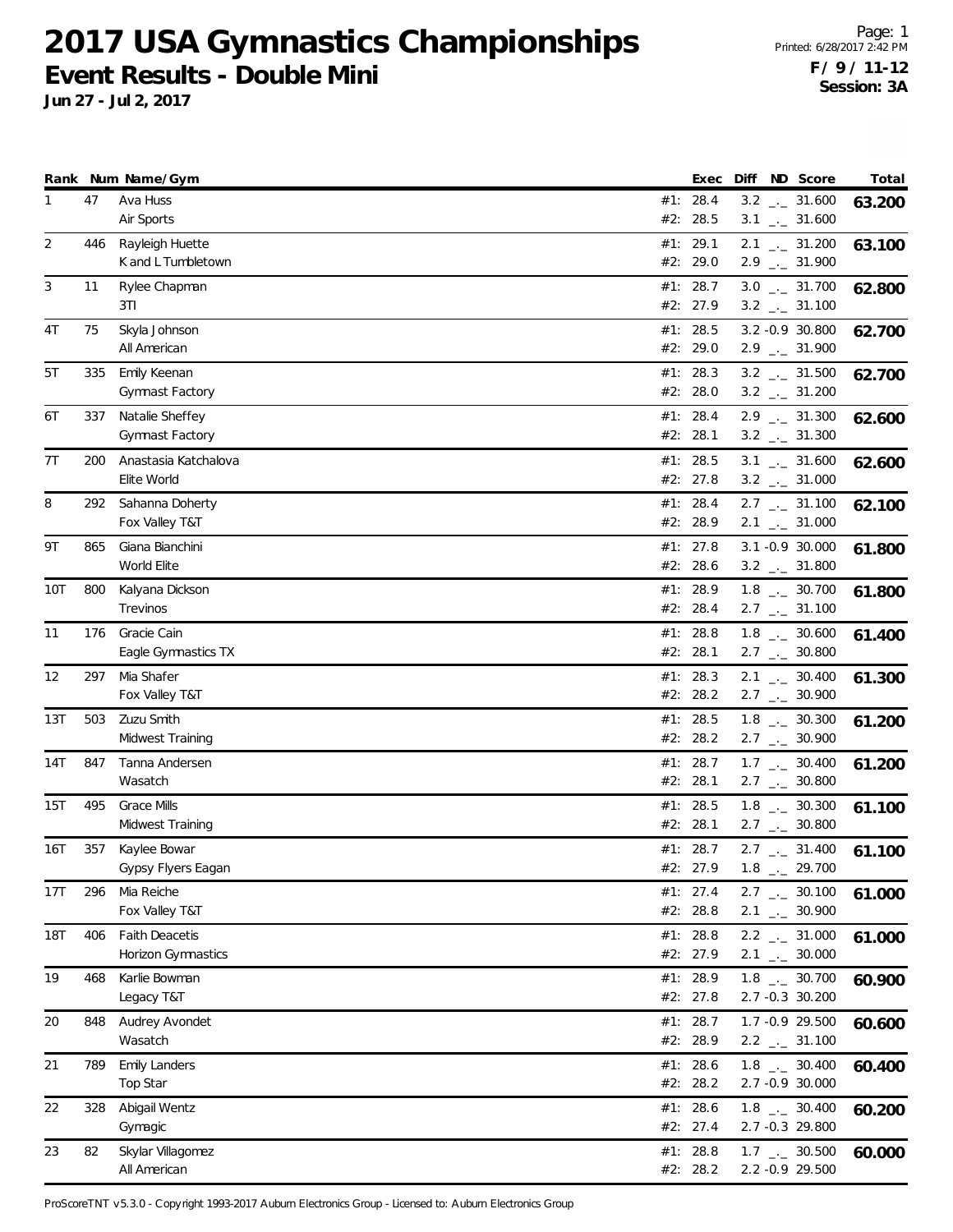**Jun 27 - Jul 2, 2017**

|     |     | Rank Num Name/Gym                          |     | Exec                 | Diff<br>ND Score                                             | Total  |
|-----|-----|--------------------------------------------|-----|----------------------|--------------------------------------------------------------|--------|
| 24  | 360 | Jenna McCarthy<br>Gypsy Flyers Eagan       | #1: | 27.6<br>#2: 27.3     | $2.7$ $_{\leftarrow}$ 30.300<br>$1.8$ $_{\leftarrow}$ 29.100 | 59.400 |
| 25  | 715 | Avery Kroeker<br><b>Stars Gymnastics</b>   |     | #1: 27.8<br>#2: 25.9 | $3.2$ $_{\leftarrow}$ 31.000<br>$2.2$ $_{\leftarrow}$ 28.100 | 59.100 |
| 26T | 492 | Abigail Castellanos<br>Midwest Training    |     | #1: 27.0<br>#2: 27.5 | $1.7$ $_{\leftarrow}$ 28.700<br>$2.7$ $_{\leftarrow}$ 30.200 | 58.900 |
| 27T | 474 | Gracen Bailey<br>Let It Shine              |     | #1: 27.9<br>#2: 27.7 | $2.7 - 1.2$ 29.400<br>2.7 -0.9 29.500                        | 58.900 |
| 28  | 275 | Aurora McBeth<br><b>FlipCity South</b>     |     | #1: 27.5<br>#2: 27.6 | 1.8 - 0.9 28.400<br>3.1 -0.3 30.400                          | 58.800 |
| 29  | 239 | Rachel Cannon<br><b>Everest Gymnastics</b> |     | #1: 25.4<br>#2: 28.0 | 2.2 -0.3 27.300<br>$2.6$ _._ 30.600                          | 57.900 |
| 30  | 78  | <b>Brandi McMains</b><br>All American      |     | #1: 25.2<br>#2: 28.4 | 2.7 -0.3 27.600<br>$1.7$ $_{\leftarrow}$ 30.100              | 57.700 |
| 31  | 537 | Ella Henshaw<br><b>MTGA</b>                |     | #1: 28.1<br>#2: 25.5 | $1.8$ $_{\sim}$ 29.900<br>2.7 -0.9 27.300                    | 57.200 |
| 32  | 836 | Natalie Goulart<br>Vargas Academy          | #2: | #1: 25.0<br>25.4     | 2.7 -0.3 27.400<br>2.5 -0.3 27.600                           | 55.000 |
| 33  | 343 | Ksenia Karpushkina<br>Gymnastics Du Sol    | #1: | 29.1<br>#2: 20.4     | $2.1$ $_{\leftarrow}$ 31.200<br>$0.7$ $_{\leftarrow}$ 21.100 | 52.300 |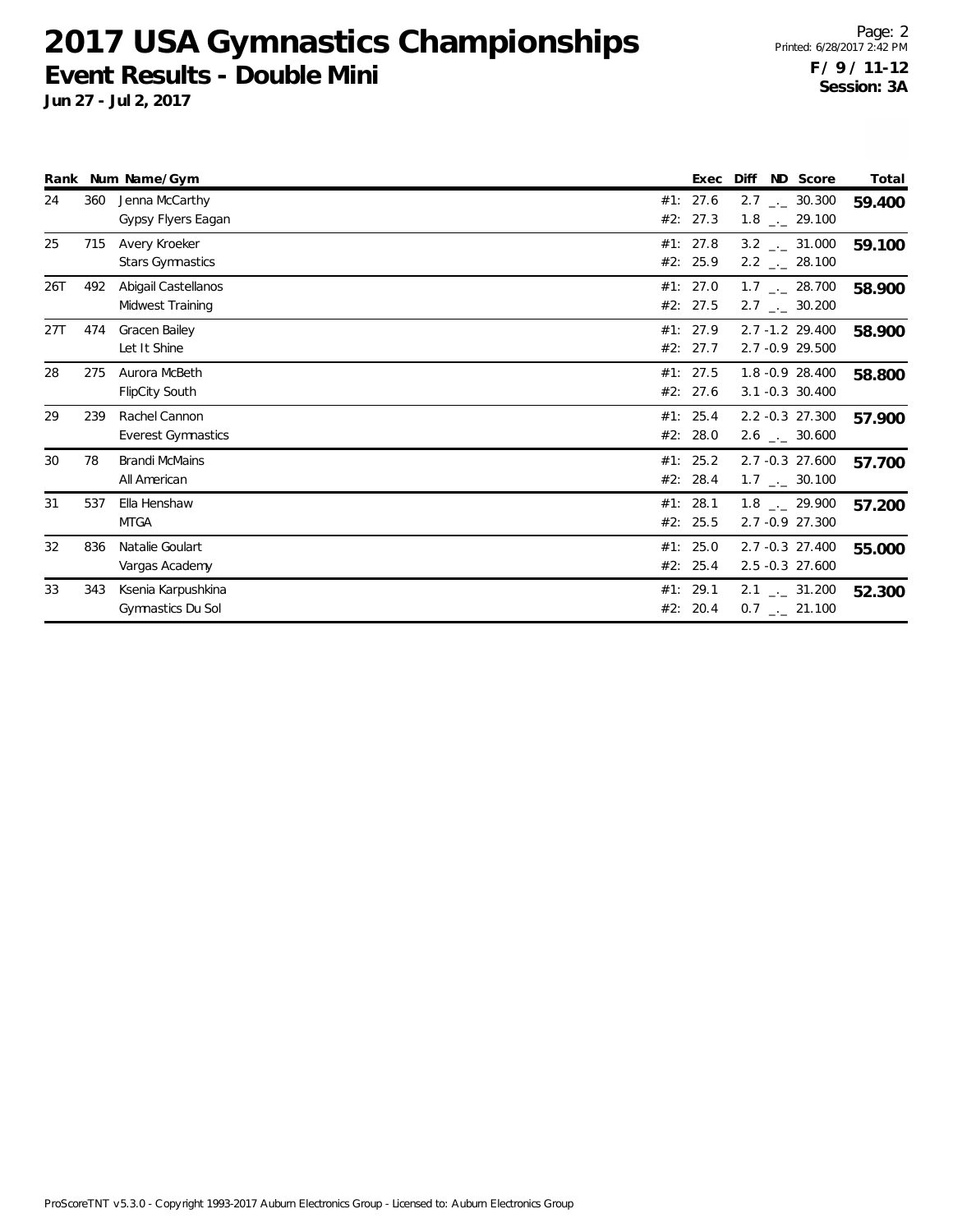**Jun 27 - Jul 2, 2017**

Page: 1 Printed: 6/28/2017 2:42 PM **M / 9 / 11-12 Session: 3B**

| Rank |     | Num Name/Gym           |     | Exec     | Diff<br>ND Score             | Total  |
|------|-----|------------------------|-----|----------|------------------------------|--------|
|      | 489 | Aidan Blaze            |     | #1: 28.9 | $1.8$ $_{-1}$ 30.700         | 62.200 |
|      |     | Midwest Training       |     | #2: 28.8 | $2.7$ $_{\leftarrow}$ 31.500 |        |
| 2    | 342 | Edon Hartzy            |     | #1: 28.4 | $2.1$ _._ 30.500             | 61.800 |
|      |     | Gymnastics Du Sol      |     | #2: 28.6 | $2.7$ $_{\leftarrow}$ 31.300 |        |
| 3    | 348 | Peter Carpenter        | #1: | 28.0     | $2.7$ _._ 30.700             | 61.500 |
|      |     | Gypsy Flyers - MG      |     | #2: 28.1 | $2.7$ $_{\leftarrow}$ 30.800 |        |
| 4    | 860 | Nasrullah Abdur-Rahman |     | #1: 28.2 | $2.7$ $_{\leftarrow}$ 30.900 | 61.400 |
|      |     | <b>WHGF</b>            |     | #2: 28.7 | $1.8$ _ $-30.500$            |        |
| 5    | 689 | Ben Adams              |     | #1: 27.2 | $3.1$ _ $-30.300$            | 61.300 |
|      |     | Sonshine Gymnastics    |     | #2: 27.8 | $3.2$ __ 31.000              |        |
| 6T   | 493 | Ty Johnson             |     | #1: 28.1 | $1.8$ $_{-}$ 29.900          | 61.100 |
|      |     | Midwest Training       |     | #2: 28.5 | $2.7$ $_{\leftarrow}$ 31.200 |        |
| 7T   | 834 | Mars Davis             |     | #1: 27.1 | $3.1$ $_{-1}$ 30.200         | 61.100 |
|      |     | Vargas Academy         |     | #2: 28.0 | $2.9$ $_{\leftarrow}$ 30.900 |        |
| 8T   | 164 | Alexander Cole         | #1: | 28.5     | $1.8$ _._ 30.300             | 61.100 |
|      |     | Dynamite Gymnastics    |     | #2: 28.1 | $2.7$ $_{\leftarrow}$ 30.800 |        |
| 9    | 331 | Alex Fu                |     | #1: 28.0 | $1.9$ $_{-1}$ 29.900         | 59.000 |
|      |     | Gymfinity              |     | #2: 27.0 | $2.1$ $_{\leftarrow}$ 29.100 |        |
| 10T  | 500 | Kiron Rodgers          |     | #1: 28.3 | 1.8 - 0.9 29.200             | 58.900 |
|      |     | Midwest Training       |     | #2: 27.3 | 2.7 -0.3 29.700              |        |
| 11T  | 561 | Carter Black           |     | #1: 28.0 | 3.2 -0.9 30.300              | 58.900 |
|      |     | <b>NVG</b>             |     | #2: 27.1 | $3.0 - 1.5$ 28.600           |        |
| 12   | 650 | Zachary Halter         |     | #1: 28.6 | $2.1$ _._ 30.700             | 58.700 |
|      |     | <b>SGA</b>             |     | #2: 25.6 | 2.7 -0.3 28.000              |        |
| 13   | 838 | Nate Swanepoel         | #1: | 25.1     | 3.1 -0.3 27.900              | 58.400 |
|      |     | Vargas Academy         |     | #2: 27.6 | $2.9$ $_{\leftarrow}$ 30.500 |        |
| 14   | 760 | Kyle Gishi             |     | #1: 26.9 | $1.7 - 1.2$ 27.400           | 55.100 |
|      |     | Team OC                |     | #2: 25.4 | 2.6 -0.3 27.700              |        |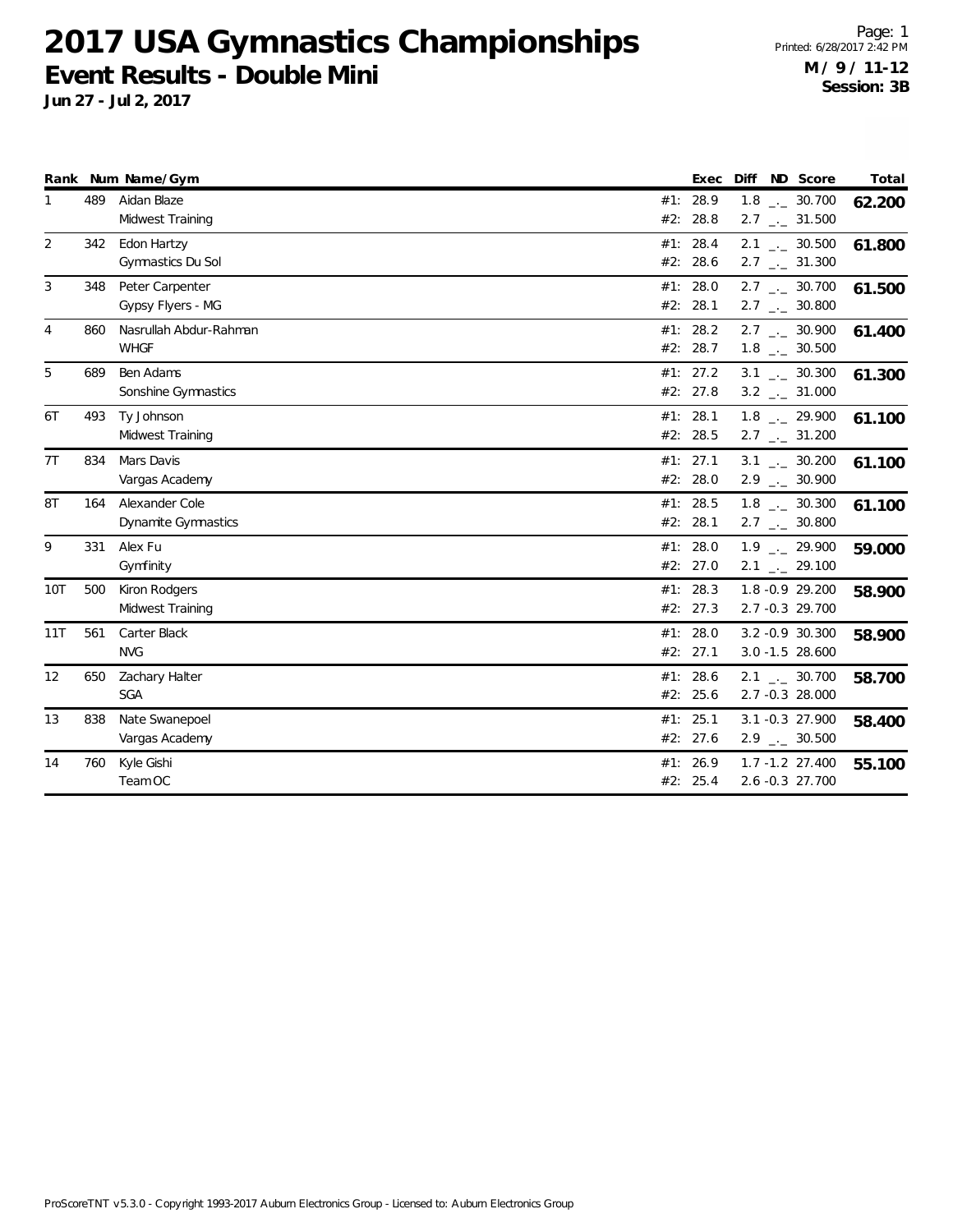**Jun 27 - Jul 2, 2017**

Page: 1 Printed: 6/28/2017 9:37 AM **F / 9 / 13-14 Session: 2A**

|     |     | Rank Num Name/Gym                           |            | Exec                   | Diff | ND Score                           | Total  |
|-----|-----|---------------------------------------------|------------|------------------------|------|------------------------------------|--------|
| 1   | 347 | Brenna Busch<br>Gypsy Flyers - MG           | #1:<br>#2: | 28.8<br>28.4           | 2.9  | 0.0 31.700<br>3.2 0.0 31.600       | 63.300 |
| 2   | 191 | Caroline Walker<br>Eagle Gymnastics TX      | #1:        | 28.3<br>#2: 28.7       |      | 3.2 0.0 31.500<br>2.9 0.0 31.600   | 63.100 |
| 3   | 710 | Elayna Bowe<br><b>Stars Gymnastics</b>      | #1:        | 28.7<br>#2: 28.2       |      | 2.9 0.0 31.600<br>3.2 0.0 31.400   | 63.000 |
| 4   | 594 | Karlee English<br>PH TNT gym                | #2:        | #1: 27.6<br>28.6       |      | 3.2 0.0 30.800<br>2.9 0.0 31.500   | 62.300 |
| 5   | 514 | Jenna Clark<br><b>MJM Studios</b>           | #2:        | #1: 27.8<br>28.6       |      | 3.2 0.0 31.000<br>2.9 -0.3 31.200  | 62.200 |
| 6T  | 483 | Paxton Henley<br>Manning Elite              | #1:        | 27.7<br>#2: 28.2       |      | 3.2 0.0 30.900<br>3.0 0.0 31.200   | 62.100 |
| 7T  | 753 | Tenly Kuhn<br>Team Legacy                   | #2:        | #1: 28.2<br>27.8       |      | 3.2 0.0 31.400<br>2.9 0.0 30.700   | 62.100 |
| 8Τ  | 720 | Gabby Apostol<br>Stick It Gymnastics        | #1:<br>#2: | 28.9<br>28.8           |      | 2.7 0.0 31.600<br>1.7 0.0 30.500   | 62.100 |
| 9   | 44  | McKeely Underwood<br>Air Extreme            | #1:        | 28.7<br>#2: 28.5       | 1.8  | 0.0 30.500<br>2.9 0.0 31.400       | 61.900 |
| 10  | 723 | Lauren Rathel<br><b>Stick It Gymnastics</b> | #2:        | #1: 27.4<br>28.0       |      | 3.2 0.0 30.600<br>3.1 0.0 31.100   | 61.700 |
| 11  | 236 | Michelle Sherman<br><b>ETA</b>              |            | #1: 28.3<br>#2: 28.5   |      | 2.1 0.0 30.400<br>2.7 0.0 31.200   | 61.600 |
| 12  | 844 | Kira Schwartz<br>Wallers GymJam             | #1:<br>#2: | 27.6<br>28.5           |      | 3.2 - 0.9 29.900<br>3.1 0.0 31.600 | 61.500 |
| 13T | 589 | Maria Mendoza<br>Park Avenue Gym            |            | #1: 27.6<br>#2: 28.5   |      | 3.2 - 0.9 29.900<br>2.9 0.0 31.400 | 61.300 |
| 14T | 831 | Kiley Irlbeck<br>Upsidedowners              |            | #1: $27.8$<br>#2: 27.7 |      | 3.2 0.0 31.000<br>2.9 -0.3 30.300  | 61.300 |
| 15T | 541 | Aislin Patterson<br><b>MTGA</b>             | #1:<br>#2: | 28.2<br>29.0           |      | 1.8 0.0 30.000<br>2.2 0.0 31.200   | 61.200 |
| 16T | 402 | <b>Briley Pabst</b><br>High Point           |            | #1: 27.6<br>#2: 28.4   |      | 3.2 0.0 30.800<br>2.9 -0.9 30.400  | 61.200 |
| 17  | 295 | Abi Reiche<br>Fox Valley T&T                |            | #1: 28.0<br>#2: 27.7   |      | 2.7 0.0 30.700<br>2.7 0.0 30.400   | 61.100 |
| 18  | 172 | <b>Faith Bowers</b><br>Eagle Gymnastics TX  |            | #1: 27.9<br>#2: 28.6   |      | 1.8 0.0 29.700<br>2.7 0.0 31.300   | 61.000 |
| 19  | 132 | Mikaela Snider<br>Clovis Gymnastics         |            | #1: 28.0<br>#2: 27.8   |      | 2.4 0.0 30.400<br>2.7 0.0 30.500   | 60.900 |
| 20T | 246 | Alaina Jenkins<br>Fairland Gymnastics       | #1:        | 28.0<br>#2: 28.2       |      | 1.8 -0.3 29.500<br>3.0 0.0 31.200  | 60.700 |
| 21T | 346 | Ellie Barta<br>Gypsy Flyers - MG            |            | #1: 28.3<br>#2: 28.5   |      | 2.1 0.0 30.400<br>1.8 0.0 30.300   | 60.700 |
| 22T | 792 | <b>Brianne Struck</b><br>Top Star           |            | #1: 28.3<br>#2: 27.9   |      | 2.7 0.0 31.000<br>1.8 0.0 29.700   | 60.700 |
| 23T | 826 | Lexie Dawson<br>Upsidedowners               |            | #1: 28.1<br>#2: 28.6   |      | 2.7 -0.9 29.900<br>2.1 0.0 30.700  | 60.600 |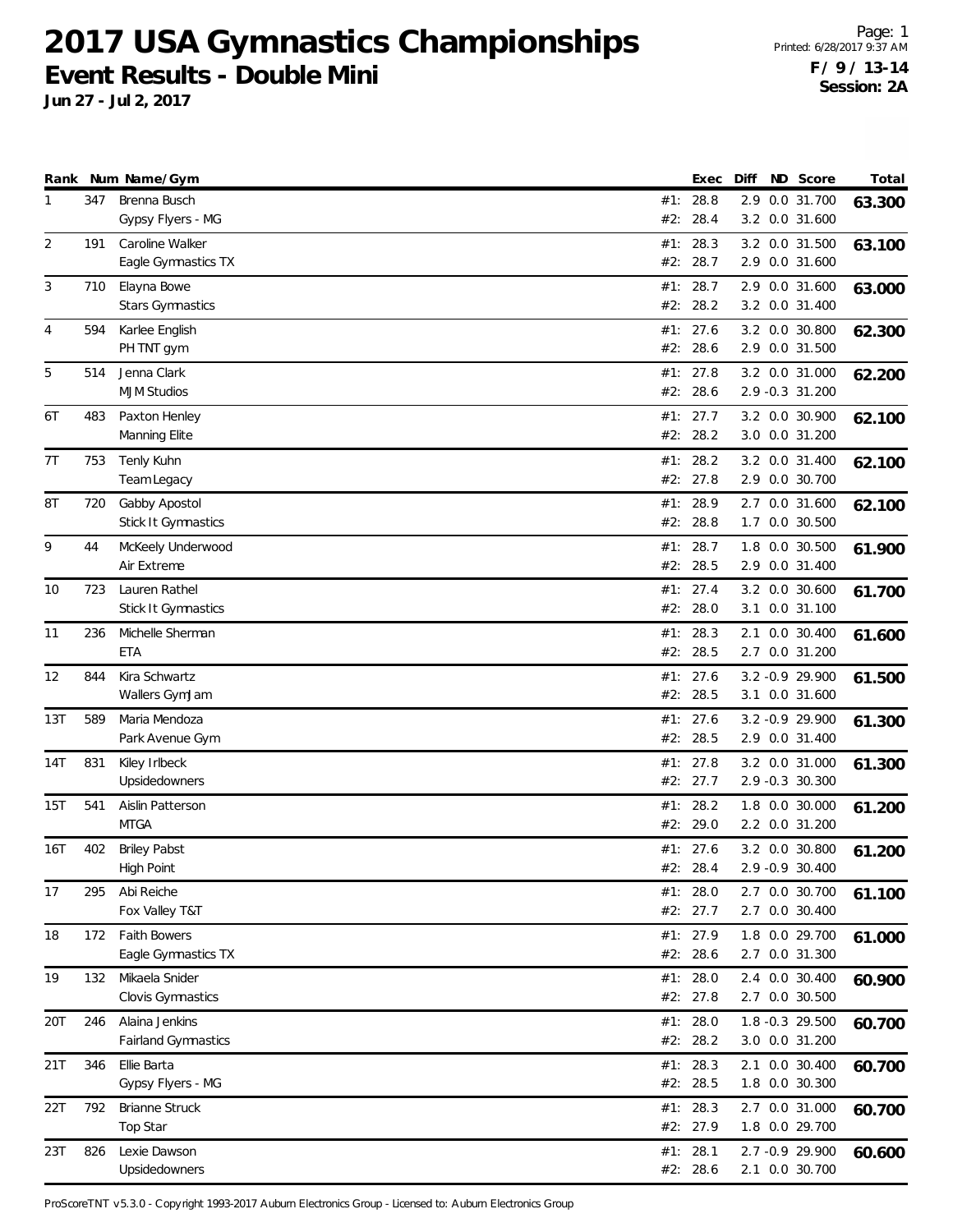**Jun 27 - Jul 2, 2017**

Page: 2 Printed: 6/28/2017 9:37 AM **F / 9 / 13-14 Session: 2A**

| Rank     |            | Num Name/Gym                                         |            | Exec                             | Diff | ND Score                                              | Total  |
|----------|------------|------------------------------------------------------|------------|----------------------------------|------|-------------------------------------------------------|--------|
| 24T      | 731        | Cecilia Cina<br><b>T&amp;T Express</b>               | #2:        | #1: 27.6<br>28.2                 | 2.7  | $0.0$ 30.300<br>2.1 0.0 30.300                        | 60.600 |
| 25T      | 824        | Alyssa Britt<br>Upsidedowners                        | #1:<br>#2: | 27.7<br>28.1                     |      | 2.7 0.0 30.400<br>2.1 0.0 30.200                      | 60.600 |
| 26       | 882        | Sarah Reed<br>World Elite                            | #2:        | #1: 27.4<br>28.6                 |      | 2.7 0.0 30.100<br>1.8 0.0 30.400                      | 60.500 |
| 27       | 690        | Kyla Kapner<br>Sonshine Gymnastics                   | #1:        | 28.4<br>#2: 27.5                 |      | 2.7 -0.3 30.800<br>2.1 0.0 29.600                     | 60.400 |
| 28T      | 329        | Nia Zurita<br>Gymagic                                |            | #1: 27.6<br>#2: 27.9             |      | 2.1 0.0 29.700<br>2.7 0.0 30.600                      | 60.300 |
| 29T      | 498        | Sara Rivera<br>Midwest Training                      | #1:        | 27.9<br>#2: 27.9                 |      | 1.8 0.0 29.700<br>2.7 0.0 30.600                      | 60.300 |
| 30T      | 414        | Natalie Aguiar<br>Indigo                             | #1:<br>#2: | 28.2<br>28.3                     |      | 2.2 -0.9 29.500<br>2.7 -0.3 30.700                    | 60.200 |
| 31T      | 365        | Sinete Tesfai<br>Gypsy Flyers Eagan                  | #1:        | 28.0<br>#2: 27.8                 |      | 1.7 0.0 29.700<br>2.7 0.0 30.500                      | 60.200 |
| 32T      | 228        | Julianna Okun<br>ETA                                 | #1:        | 28.0<br>#2: 27.4                 |      | 2.1 -0.3 29.800<br>2.7 0.0 30.100                     | 59.900 |
| 33T      | 216        | Alana Cushing<br><b>ETA</b>                          |            | #1: 28.3<br>#2: 27.6             |      | 1.9 0.0 30.200<br>2.1 0.0 29.700                      | 59.900 |
| 34       | 255        | Brittany Scianna<br>Fire                             |            | #1: 27.6<br>#2: 28.1             |      | 3.1 -0.3 30.400<br>2.2 -0.9 29.400                    | 59.800 |
| 35       | 314        | Kailyn Brzozowski<br>Gymagic                         | #1:<br>#2: | 27.8<br>27.4                     |      | 2.9 0.0 30.700<br>1.8 -0.3 28.900                     | 59.600 |
| 36       | 626        | Ella Manfre<br><b>Rising Stars</b>                   | #1:        | 26.8<br>#2: 28.7                 |      | 2.7 -0.9 28.600<br>2.1 0.0 30.800                     | 59.400 |
| 37       | 140        | Karsen Barley<br>Dulles Gymnastics                   | #1:        | 28.5<br>#2: 27.2                 |      | 2.7 0.0 31.200<br>1.8 - 0.9 28.100                    | 59.300 |
| 38       | 63         | <b>Brooke Myers</b><br>Airborne Colorado             | #1:        | 27.3<br>#2: 27.2                 |      | 1.8 0.0 29.100<br>2.9 0.0 30.100                      | 59.200 |
| 39       | 417        | Clara O'Mara<br>Indigo                               |            | #1: 27.8<br>#2: 28.2             |      | 1.8 - 0.9 28.700<br>2.2 0.0 30.400                    | 59.100 |
| 40       | 307        | Elise Wilkenson<br>GKSC                              |            | #1: 27.4<br>#2: 27.6             |      | 2.7 -0.3 29.800<br>1.8 -0.3 29.100                    | 58.900 |
| 41       | 475        | Olivia Lanham<br>Let It Shine                        |            | #1: 24.9<br>#2: 27.3             |      | 3.1 0.0 28.000<br>3.2 0.0 30.500                      | 58.500 |
| 42T      | 545<br>869 | Grace Harder<br><b>NASA Gymnastics</b><br>Daisy Dick |            | #1: 29.0<br>#2: 27.9<br>#1: 28.5 |      | 1.6 -3.0 27.600<br>2.1 0.0 30.000<br>1.7 - 0.9 29.300 | 57.600 |
| 43T      | 894        | World Elite<br>Andrea Zullo                          |            | #2: 25.5<br>#1: 28.7             |      | 3.1 -0.3 28.300                                       | 57.600 |
| 44<br>45 | 173        | XAIR<br><b>Hope Bowers</b>                           |            | #2: 28.3<br>#1: 28.4             |      | 1.6 -3.0 27.300<br>1.8 0.0 30.100<br>1.8 - 0.9 29.300 | 57.400 |
|          | 213        | Eagle Gymnastics TX<br>Natalie Maas                  |            | #2: 25.1<br>#1: 27.5             |      | 2.7 -0.3 27.500<br>2.5 0.0 30.000                     | 56.800 |
| 46       |            | ESCX                                                 |            | #2: 25.0                         |      | 2.5 -0.9 26.600                                       | 56.600 |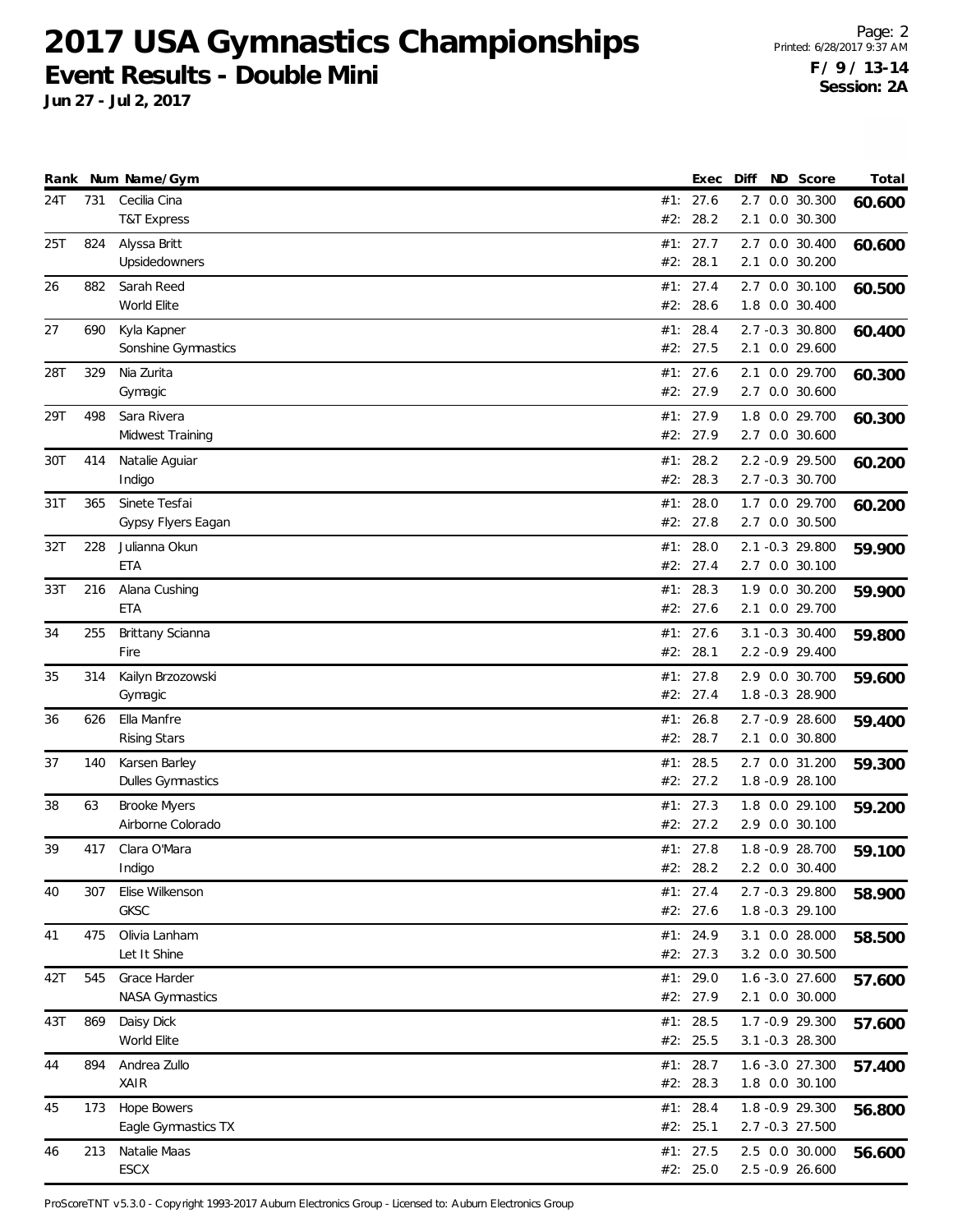**Jun 27 - Jul 2, 2017**

Page: 3 Printed: 6/28/2017 9:37 AM **F / 9 / 13-14 Session: 2A**

|    |     | Rank Num Name/Gym                       |     | Exec                 | Diff |              | ND Score                             | Total  |
|----|-----|-----------------------------------------|-----|----------------------|------|--------------|--------------------------------------|--------|
| 47 | 567 | Erin Kaiser<br>NVG                      |     | #1: 27.6<br>#2: 25.0 |      |              | $1.7 - 0.9$ 28.400<br>1.9 0.0 26.900 | 55.300 |
| 48 | 772 | Alex Schmitt<br>The Edge                |     | #1: 28.0<br>#2: 20.3 |      |              | 2.1 -0.9 29.200<br>0.5 0.0 20.800    | 50.000 |
| 49 | 423 | Katherine Omo-Osagie<br>Infinite Bounds | #2: | #1: 28.5<br>0.0      |      | $0.0 \, 0.0$ | 3.2 0.0 31.700<br>0.000              | 31.700 |
| 50 | 496 | Shelby Noonan<br>Midwest Training       | #2: | #1: 28.9<br>0.0      |      | $0.0 \ 0.0$  | 1.8 0.0 30.700<br>0.000              | 30.700 |
| 51 | 156 | Summer Smeltz<br>Dynamic Gymnastics     | #2: | #1: 28.4<br>0.0      |      | $0.0 \, 0.0$ | 1.6 0.0 30.000<br>0.000              | 30.000 |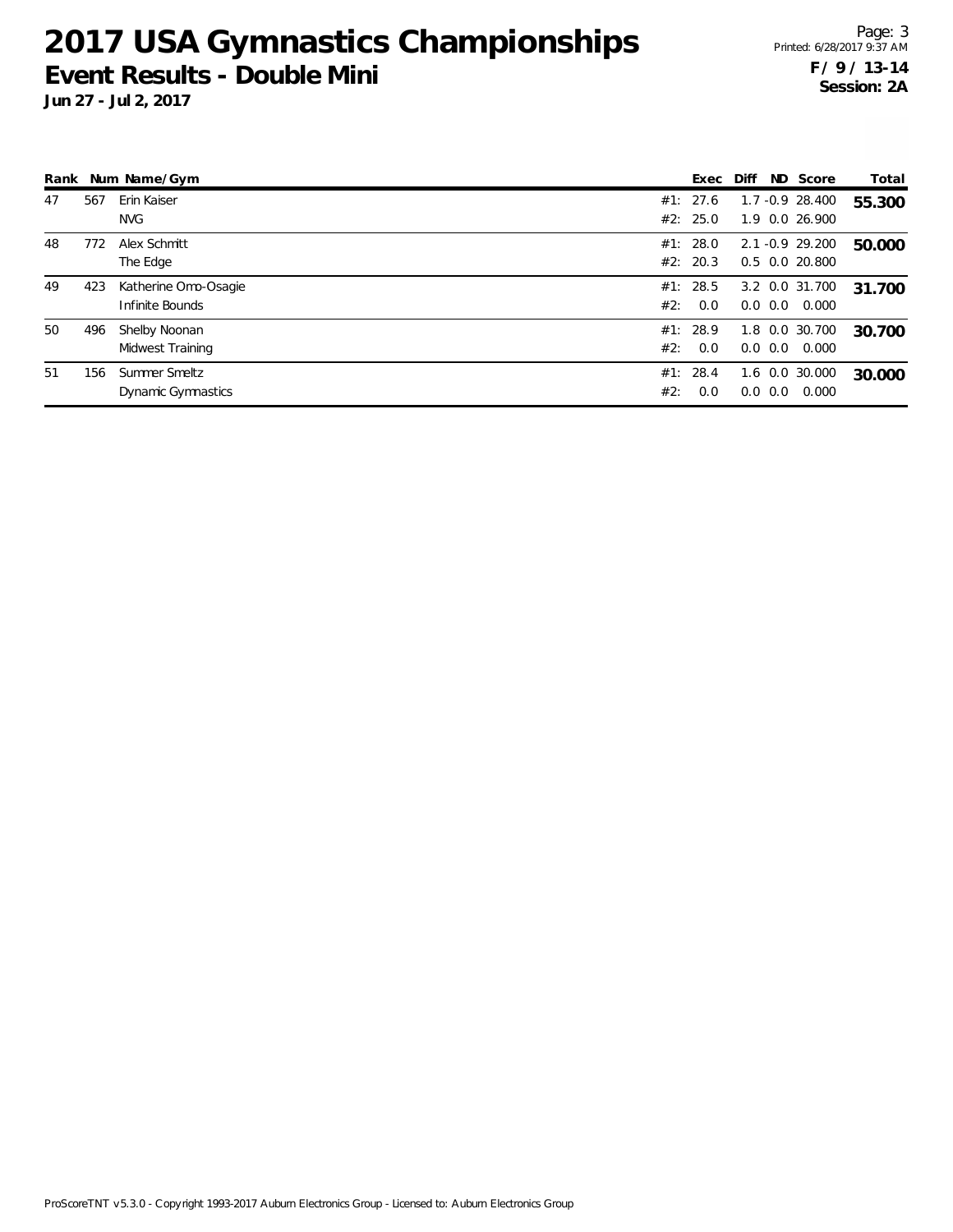**Jun 27 - Jul 2, 2017**

Page: 1 Printed: 6/28/2017 8:47 AM **M / 9 / 13-14 Session: 2B**

| 588<br>Ryan Diez<br>#1: 28.1<br>$3.2$ $_{-}$ 31.300<br>1<br>#2: 28.7<br>Park Avenue Gym<br>$2.9$ $_{\leftarrow}$ 31.600<br>$\overline{2}$<br>Alexander Noble<br>#1: 28.1<br>133<br>$2.7$ $_{\leftarrow}$ 30.800<br>62.500<br>CWL<br>#2: 28.7<br>$3.0$ $_{\leftarrow}$ 31.700<br>Jonathan Reagan<br>$2.5$ $_{\leftarrow}$ 30.500<br>3<br>265<br>#1: 28.0<br>62.300<br>Flip Force NC<br>#2: 28.6<br>$3.2$ _ $-31.800$<br>4<br>Aaron Sheyman<br>#1: 29.1<br>$2.1$ $_{-1}$ 31.200<br>796<br>#2: 28.2<br>Tornado Sport Club<br>$2.7$ $_{\leftarrow}$ 30.900<br>5<br>Jack Ledford<br>#1: 28.4<br>519<br>$2.1$ $_{\leftarrow}$ 30.500<br>61.700<br><b>MJM Studios</b><br>#2: 28.5<br>$2.7$ $_{\leftarrow}$ 31.200<br>Gage Sieren<br>#1: $28.0$<br>3.0 -0.9 30.100<br>813<br>6<br>61.400<br>Twist and Shout<br>#2: 28.4<br>$2.9$ $_{\leftarrow}$ 31.300<br>7T<br>282<br>Joshua Checketts<br>#1: $28.0$<br>$2.7$ $_{\leftarrow}$ 30.700<br>2.9 -0.3 30.500<br>#2: 27.9<br>Flipside<br>#1: 28.5<br>7T<br>287<br>Caleb Cypher<br>$2.7$ $_{\leftarrow}$ 31.200<br>61.200<br>#2: 27.7<br>3.5 -1.2 30.000<br>For the Kidz<br>9<br>#1: 27.7<br>$2.7$ $_{\leftarrow}$ 30.400<br><b>Tyler Barron</b><br>560<br>61.100<br><b>NVG</b><br>#2: 28.6<br>$2.1$ $_{\leftarrow}$ 30.700<br>Ben Tomlin<br>#1: 28.1<br>2.1 -0.9 29.300<br>10T<br>702<br>Springtime T&T<br>#2: 28.6<br>$2.9$ $_{\leftarrow}$ 31.500<br>791<br>Nate Stearns<br>#1: 27.9<br>3.2 - 0.9 30.200<br>10T<br>60.800<br><b>Top Star</b><br>#2: 27.7<br>$2.9$ $_{\leftarrow}$ 30.600<br>71<br>26.9<br>3.2 -0.3 29.800<br>12<br>Christian English<br>#1:<br>#2: 27.7<br>3.3 - 0.9 30.100<br>All American<br>Thomas Watson<br>#1: 27.2<br>1.8 -0.9 28.100<br>13T<br>543<br>58.600<br><b>MTGA</b><br>#2: 27.8<br>$2.7$ $_{\leftarrow}$ 30.500<br>Cooper Rhoads<br>13T<br>413<br>#1: 28.3<br>$2.1$ $_{\leftarrow}$ 30.400<br>#2: 25.5<br><b>IK Gymnastics</b><br>$2.7$ $_{\leftarrow}$ 28.200<br>Mateo Reihman<br>#1: 24.7<br>3.2 -0.3 27.600<br>15<br>454<br><b>KMC Gymnastics</b><br>#2: 27.2<br>$3.2$ $_{--}$ 30.400<br>#1: 25.1<br>2.5 -0.3 27.300<br>16<br>891<br>Alec Sipe<br>57.200<br>XAIR<br>#2: 28.2<br>$1.7$ $_{\leftarrow}$ 29.900<br>2.7 -1.5 29.400<br>Alex Laster<br>#1: $28.2$<br>17<br>251<br>$2.7$ $_{\leftarrow}$ 27.300<br>Faith Flip<br>#2: 24.6<br>#1: 25.6<br>864<br>Aaron Bailey<br>3.1 -0.3 28.400<br>18<br>World Elite<br>#2: 20.2<br>$1.2$ $_{\leftarrow}$ 21.400<br>19<br>Marcus Davis<br>#1:<br>0.0<br>$0.0$ _ 0.000<br>867<br>31.000<br>World Elite<br>#2: 28.1<br>3.2 -0.3 31.000 |  | Rank Num Name/Gym | Exec | Diff ND Score | Total  |
|--------------------------------------------------------------------------------------------------------------------------------------------------------------------------------------------------------------------------------------------------------------------------------------------------------------------------------------------------------------------------------------------------------------------------------------------------------------------------------------------------------------------------------------------------------------------------------------------------------------------------------------------------------------------------------------------------------------------------------------------------------------------------------------------------------------------------------------------------------------------------------------------------------------------------------------------------------------------------------------------------------------------------------------------------------------------------------------------------------------------------------------------------------------------------------------------------------------------------------------------------------------------------------------------------------------------------------------------------------------------------------------------------------------------------------------------------------------------------------------------------------------------------------------------------------------------------------------------------------------------------------------------------------------------------------------------------------------------------------------------------------------------------------------------------------------------------------------------------------------------------------------------------------------------------------------------------------------------------------------------------------------------------------------------------------------------------------------------------------------------------------------------------------------------------------------------------------------------------------------------------------------------------------------------------------------------------------------------------------------------------------------------------------------------------------------------------------------------------------------------------------------------------------------------------------|--|-------------------|------|---------------|--------|
|                                                                                                                                                                                                                                                                                                                                                                                                                                                                                                                                                                                                                                                                                                                                                                                                                                                                                                                                                                                                                                                                                                                                                                                                                                                                                                                                                                                                                                                                                                                                                                                                                                                                                                                                                                                                                                                                                                                                                                                                                                                                                                                                                                                                                                                                                                                                                                                                                                                                                                                                                        |  |                   |      |               | 62.900 |
|                                                                                                                                                                                                                                                                                                                                                                                                                                                                                                                                                                                                                                                                                                                                                                                                                                                                                                                                                                                                                                                                                                                                                                                                                                                                                                                                                                                                                                                                                                                                                                                                                                                                                                                                                                                                                                                                                                                                                                                                                                                                                                                                                                                                                                                                                                                                                                                                                                                                                                                                                        |  |                   |      |               |        |
|                                                                                                                                                                                                                                                                                                                                                                                                                                                                                                                                                                                                                                                                                                                                                                                                                                                                                                                                                                                                                                                                                                                                                                                                                                                                                                                                                                                                                                                                                                                                                                                                                                                                                                                                                                                                                                                                                                                                                                                                                                                                                                                                                                                                                                                                                                                                                                                                                                                                                                                                                        |  |                   |      |               |        |
|                                                                                                                                                                                                                                                                                                                                                                                                                                                                                                                                                                                                                                                                                                                                                                                                                                                                                                                                                                                                                                                                                                                                                                                                                                                                                                                                                                                                                                                                                                                                                                                                                                                                                                                                                                                                                                                                                                                                                                                                                                                                                                                                                                                                                                                                                                                                                                                                                                                                                                                                                        |  |                   |      |               |        |
|                                                                                                                                                                                                                                                                                                                                                                                                                                                                                                                                                                                                                                                                                                                                                                                                                                                                                                                                                                                                                                                                                                                                                                                                                                                                                                                                                                                                                                                                                                                                                                                                                                                                                                                                                                                                                                                                                                                                                                                                                                                                                                                                                                                                                                                                                                                                                                                                                                                                                                                                                        |  |                   |      |               |        |
|                                                                                                                                                                                                                                                                                                                                                                                                                                                                                                                                                                                                                                                                                                                                                                                                                                                                                                                                                                                                                                                                                                                                                                                                                                                                                                                                                                                                                                                                                                                                                                                                                                                                                                                                                                                                                                                                                                                                                                                                                                                                                                                                                                                                                                                                                                                                                                                                                                                                                                                                                        |  |                   |      |               |        |
|                                                                                                                                                                                                                                                                                                                                                                                                                                                                                                                                                                                                                                                                                                                                                                                                                                                                                                                                                                                                                                                                                                                                                                                                                                                                                                                                                                                                                                                                                                                                                                                                                                                                                                                                                                                                                                                                                                                                                                                                                                                                                                                                                                                                                                                                                                                                                                                                                                                                                                                                                        |  |                   |      |               | 62.100 |
|                                                                                                                                                                                                                                                                                                                                                                                                                                                                                                                                                                                                                                                                                                                                                                                                                                                                                                                                                                                                                                                                                                                                                                                                                                                                                                                                                                                                                                                                                                                                                                                                                                                                                                                                                                                                                                                                                                                                                                                                                                                                                                                                                                                                                                                                                                                                                                                                                                                                                                                                                        |  |                   |      |               |        |
|                                                                                                                                                                                                                                                                                                                                                                                                                                                                                                                                                                                                                                                                                                                                                                                                                                                                                                                                                                                                                                                                                                                                                                                                                                                                                                                                                                                                                                                                                                                                                                                                                                                                                                                                                                                                                                                                                                                                                                                                                                                                                                                                                                                                                                                                                                                                                                                                                                                                                                                                                        |  |                   |      |               |        |
|                                                                                                                                                                                                                                                                                                                                                                                                                                                                                                                                                                                                                                                                                                                                                                                                                                                                                                                                                                                                                                                                                                                                                                                                                                                                                                                                                                                                                                                                                                                                                                                                                                                                                                                                                                                                                                                                                                                                                                                                                                                                                                                                                                                                                                                                                                                                                                                                                                                                                                                                                        |  |                   |      |               |        |
|                                                                                                                                                                                                                                                                                                                                                                                                                                                                                                                                                                                                                                                                                                                                                                                                                                                                                                                                                                                                                                                                                                                                                                                                                                                                                                                                                                                                                                                                                                                                                                                                                                                                                                                                                                                                                                                                                                                                                                                                                                                                                                                                                                                                                                                                                                                                                                                                                                                                                                                                                        |  |                   |      |               |        |
|                                                                                                                                                                                                                                                                                                                                                                                                                                                                                                                                                                                                                                                                                                                                                                                                                                                                                                                                                                                                                                                                                                                                                                                                                                                                                                                                                                                                                                                                                                                                                                                                                                                                                                                                                                                                                                                                                                                                                                                                                                                                                                                                                                                                                                                                                                                                                                                                                                                                                                                                                        |  |                   |      |               |        |
|                                                                                                                                                                                                                                                                                                                                                                                                                                                                                                                                                                                                                                                                                                                                                                                                                                                                                                                                                                                                                                                                                                                                                                                                                                                                                                                                                                                                                                                                                                                                                                                                                                                                                                                                                                                                                                                                                                                                                                                                                                                                                                                                                                                                                                                                                                                                                                                                                                                                                                                                                        |  |                   |      |               | 61.200 |
|                                                                                                                                                                                                                                                                                                                                                                                                                                                                                                                                                                                                                                                                                                                                                                                                                                                                                                                                                                                                                                                                                                                                                                                                                                                                                                                                                                                                                                                                                                                                                                                                                                                                                                                                                                                                                                                                                                                                                                                                                                                                                                                                                                                                                                                                                                                                                                                                                                                                                                                                                        |  |                   |      |               |        |
|                                                                                                                                                                                                                                                                                                                                                                                                                                                                                                                                                                                                                                                                                                                                                                                                                                                                                                                                                                                                                                                                                                                                                                                                                                                                                                                                                                                                                                                                                                                                                                                                                                                                                                                                                                                                                                                                                                                                                                                                                                                                                                                                                                                                                                                                                                                                                                                                                                                                                                                                                        |  |                   |      |               |        |
|                                                                                                                                                                                                                                                                                                                                                                                                                                                                                                                                                                                                                                                                                                                                                                                                                                                                                                                                                                                                                                                                                                                                                                                                                                                                                                                                                                                                                                                                                                                                                                                                                                                                                                                                                                                                                                                                                                                                                                                                                                                                                                                                                                                                                                                                                                                                                                                                                                                                                                                                                        |  |                   |      |               |        |
|                                                                                                                                                                                                                                                                                                                                                                                                                                                                                                                                                                                                                                                                                                                                                                                                                                                                                                                                                                                                                                                                                                                                                                                                                                                                                                                                                                                                                                                                                                                                                                                                                                                                                                                                                                                                                                                                                                                                                                                                                                                                                                                                                                                                                                                                                                                                                                                                                                                                                                                                                        |  |                   |      |               |        |
|                                                                                                                                                                                                                                                                                                                                                                                                                                                                                                                                                                                                                                                                                                                                                                                                                                                                                                                                                                                                                                                                                                                                                                                                                                                                                                                                                                                                                                                                                                                                                                                                                                                                                                                                                                                                                                                                                                                                                                                                                                                                                                                                                                                                                                                                                                                                                                                                                                                                                                                                                        |  |                   |      |               |        |
|                                                                                                                                                                                                                                                                                                                                                                                                                                                                                                                                                                                                                                                                                                                                                                                                                                                                                                                                                                                                                                                                                                                                                                                                                                                                                                                                                                                                                                                                                                                                                                                                                                                                                                                                                                                                                                                                                                                                                                                                                                                                                                                                                                                                                                                                                                                                                                                                                                                                                                                                                        |  |                   |      |               | 60.800 |
|                                                                                                                                                                                                                                                                                                                                                                                                                                                                                                                                                                                                                                                                                                                                                                                                                                                                                                                                                                                                                                                                                                                                                                                                                                                                                                                                                                                                                                                                                                                                                                                                                                                                                                                                                                                                                                                                                                                                                                                                                                                                                                                                                                                                                                                                                                                                                                                                                                                                                                                                                        |  |                   |      |               |        |
|                                                                                                                                                                                                                                                                                                                                                                                                                                                                                                                                                                                                                                                                                                                                                                                                                                                                                                                                                                                                                                                                                                                                                                                                                                                                                                                                                                                                                                                                                                                                                                                                                                                                                                                                                                                                                                                                                                                                                                                                                                                                                                                                                                                                                                                                                                                                                                                                                                                                                                                                                        |  |                   |      |               |        |
|                                                                                                                                                                                                                                                                                                                                                                                                                                                                                                                                                                                                                                                                                                                                                                                                                                                                                                                                                                                                                                                                                                                                                                                                                                                                                                                                                                                                                                                                                                                                                                                                                                                                                                                                                                                                                                                                                                                                                                                                                                                                                                                                                                                                                                                                                                                                                                                                                                                                                                                                                        |  |                   |      |               |        |
|                                                                                                                                                                                                                                                                                                                                                                                                                                                                                                                                                                                                                                                                                                                                                                                                                                                                                                                                                                                                                                                                                                                                                                                                                                                                                                                                                                                                                                                                                                                                                                                                                                                                                                                                                                                                                                                                                                                                                                                                                                                                                                                                                                                                                                                                                                                                                                                                                                                                                                                                                        |  |                   |      |               | 59.900 |
|                                                                                                                                                                                                                                                                                                                                                                                                                                                                                                                                                                                                                                                                                                                                                                                                                                                                                                                                                                                                                                                                                                                                                                                                                                                                                                                                                                                                                                                                                                                                                                                                                                                                                                                                                                                                                                                                                                                                                                                                                                                                                                                                                                                                                                                                                                                                                                                                                                                                                                                                                        |  |                   |      |               |        |
|                                                                                                                                                                                                                                                                                                                                                                                                                                                                                                                                                                                                                                                                                                                                                                                                                                                                                                                                                                                                                                                                                                                                                                                                                                                                                                                                                                                                                                                                                                                                                                                                                                                                                                                                                                                                                                                                                                                                                                                                                                                                                                                                                                                                                                                                                                                                                                                                                                                                                                                                                        |  |                   |      |               |        |
|                                                                                                                                                                                                                                                                                                                                                                                                                                                                                                                                                                                                                                                                                                                                                                                                                                                                                                                                                                                                                                                                                                                                                                                                                                                                                                                                                                                                                                                                                                                                                                                                                                                                                                                                                                                                                                                                                                                                                                                                                                                                                                                                                                                                                                                                                                                                                                                                                                                                                                                                                        |  |                   |      |               |        |
|                                                                                                                                                                                                                                                                                                                                                                                                                                                                                                                                                                                                                                                                                                                                                                                                                                                                                                                                                                                                                                                                                                                                                                                                                                                                                                                                                                                                                                                                                                                                                                                                                                                                                                                                                                                                                                                                                                                                                                                                                                                                                                                                                                                                                                                                                                                                                                                                                                                                                                                                                        |  |                   |      |               | 58.600 |
|                                                                                                                                                                                                                                                                                                                                                                                                                                                                                                                                                                                                                                                                                                                                                                                                                                                                                                                                                                                                                                                                                                                                                                                                                                                                                                                                                                                                                                                                                                                                                                                                                                                                                                                                                                                                                                                                                                                                                                                                                                                                                                                                                                                                                                                                                                                                                                                                                                                                                                                                                        |  |                   |      |               |        |
|                                                                                                                                                                                                                                                                                                                                                                                                                                                                                                                                                                                                                                                                                                                                                                                                                                                                                                                                                                                                                                                                                                                                                                                                                                                                                                                                                                                                                                                                                                                                                                                                                                                                                                                                                                                                                                                                                                                                                                                                                                                                                                                                                                                                                                                                                                                                                                                                                                                                                                                                                        |  |                   |      |               | 58.000 |
|                                                                                                                                                                                                                                                                                                                                                                                                                                                                                                                                                                                                                                                                                                                                                                                                                                                                                                                                                                                                                                                                                                                                                                                                                                                                                                                                                                                                                                                                                                                                                                                                                                                                                                                                                                                                                                                                                                                                                                                                                                                                                                                                                                                                                                                                                                                                                                                                                                                                                                                                                        |  |                   |      |               |        |
|                                                                                                                                                                                                                                                                                                                                                                                                                                                                                                                                                                                                                                                                                                                                                                                                                                                                                                                                                                                                                                                                                                                                                                                                                                                                                                                                                                                                                                                                                                                                                                                                                                                                                                                                                                                                                                                                                                                                                                                                                                                                                                                                                                                                                                                                                                                                                                                                                                                                                                                                                        |  |                   |      |               |        |
|                                                                                                                                                                                                                                                                                                                                                                                                                                                                                                                                                                                                                                                                                                                                                                                                                                                                                                                                                                                                                                                                                                                                                                                                                                                                                                                                                                                                                                                                                                                                                                                                                                                                                                                                                                                                                                                                                                                                                                                                                                                                                                                                                                                                                                                                                                                                                                                                                                                                                                                                                        |  |                   |      |               |        |
|                                                                                                                                                                                                                                                                                                                                                                                                                                                                                                                                                                                                                                                                                                                                                                                                                                                                                                                                                                                                                                                                                                                                                                                                                                                                                                                                                                                                                                                                                                                                                                                                                                                                                                                                                                                                                                                                                                                                                                                                                                                                                                                                                                                                                                                                                                                                                                                                                                                                                                                                                        |  |                   |      |               | 56.700 |
|                                                                                                                                                                                                                                                                                                                                                                                                                                                                                                                                                                                                                                                                                                                                                                                                                                                                                                                                                                                                                                                                                                                                                                                                                                                                                                                                                                                                                                                                                                                                                                                                                                                                                                                                                                                                                                                                                                                                                                                                                                                                                                                                                                                                                                                                                                                                                                                                                                                                                                                                                        |  |                   |      |               |        |
|                                                                                                                                                                                                                                                                                                                                                                                                                                                                                                                                                                                                                                                                                                                                                                                                                                                                                                                                                                                                                                                                                                                                                                                                                                                                                                                                                                                                                                                                                                                                                                                                                                                                                                                                                                                                                                                                                                                                                                                                                                                                                                                                                                                                                                                                                                                                                                                                                                                                                                                                                        |  |                   |      |               | 49.800 |
|                                                                                                                                                                                                                                                                                                                                                                                                                                                                                                                                                                                                                                                                                                                                                                                                                                                                                                                                                                                                                                                                                                                                                                                                                                                                                                                                                                                                                                                                                                                                                                                                                                                                                                                                                                                                                                                                                                                                                                                                                                                                                                                                                                                                                                                                                                                                                                                                                                                                                                                                                        |  |                   |      |               |        |
|                                                                                                                                                                                                                                                                                                                                                                                                                                                                                                                                                                                                                                                                                                                                                                                                                                                                                                                                                                                                                                                                                                                                                                                                                                                                                                                                                                                                                                                                                                                                                                                                                                                                                                                                                                                                                                                                                                                                                                                                                                                                                                                                                                                                                                                                                                                                                                                                                                                                                                                                                        |  |                   |      |               |        |
|                                                                                                                                                                                                                                                                                                                                                                                                                                                                                                                                                                                                                                                                                                                                                                                                                                                                                                                                                                                                                                                                                                                                                                                                                                                                                                                                                                                                                                                                                                                                                                                                                                                                                                                                                                                                                                                                                                                                                                                                                                                                                                                                                                                                                                                                                                                                                                                                                                                                                                                                                        |  |                   |      |               |        |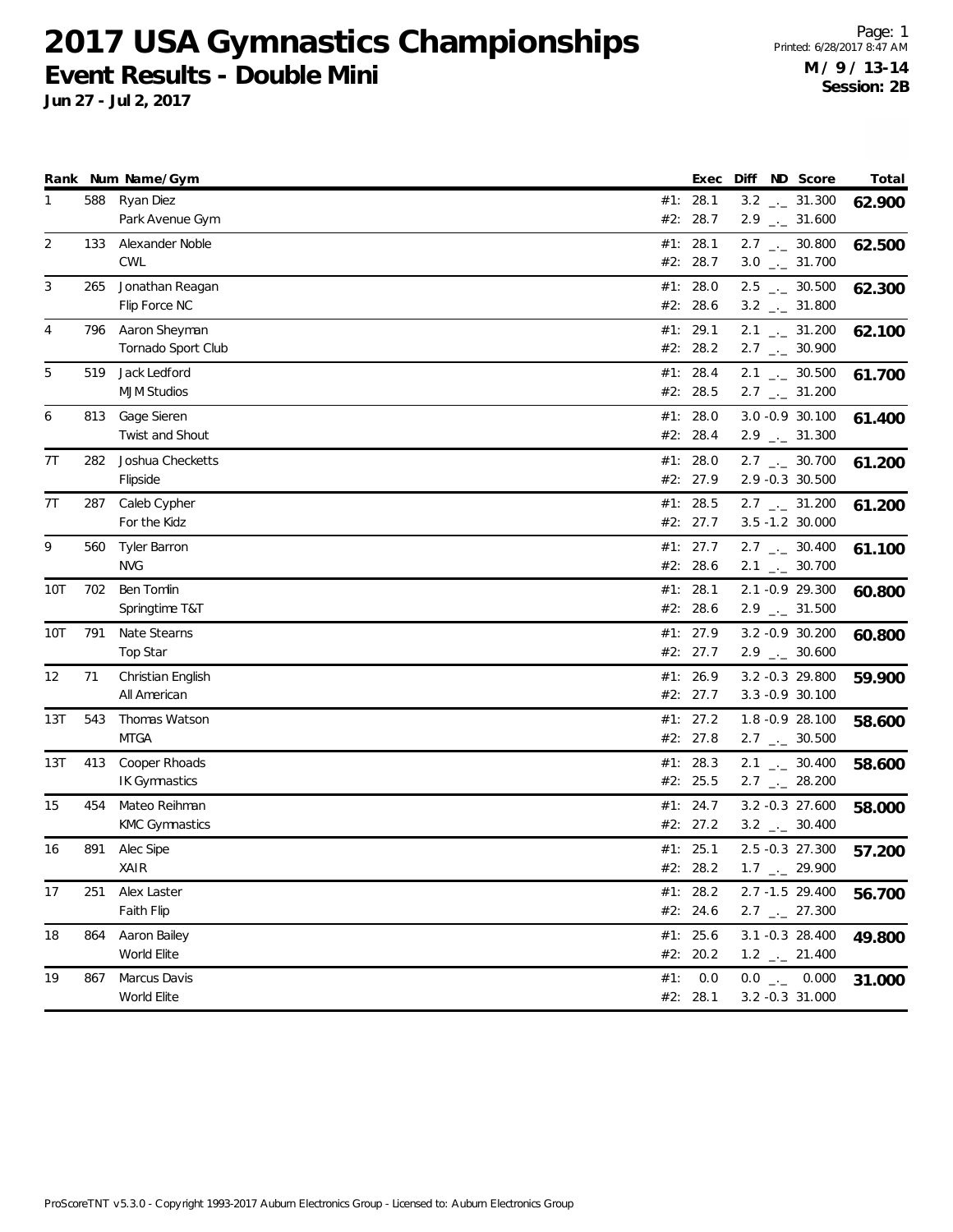**Jun 27 - Jul 2, 2017**

|                |     | Rank Num Name/Gym                           | Exec                   | Diff ND Score                                                | Total  |
|----------------|-----|---------------------------------------------|------------------------|--------------------------------------------------------------|--------|
| $\mathbf{1}$   | 190 | Amanda Thompson<br>Eagle Gymnastics TX      | #1: 28.2<br>#2: 28.6   | $3.2$ $_{\leftarrow}$ 31.400<br>$3.3$ $_{-1}$ 31.900         | 63.300 |
| 2T             | 653 | <b>Betty Reed</b><br>SGA                    | #1: 28.6<br>#2: 28.5   | $2.7$ $_{\leftarrow}$ 31.300<br>$2.7$ $_{\leftarrow}$ 31.200 | 62.500 |
| 3T             | 197 | Caidyn Garrett<br>Elite Gymnastics          | #1: 28.4<br>#2: 28.0   | $2.9$ $_{\leftarrow}$ 31.300<br>$3.2$ $_{\leftarrow}$ 31.200 | 62.500 |
| 4              | 782 | Helena Perez-Stark<br>The Palaestra         | #1: 28.1<br>#2: 28.9   | $2.7$ $_{\leftarrow}$ 30.800<br>$1.7$ $_{\leftarrow}$ 30.600 | 61.400 |
| 5              | 470 | Kiley Cryer<br>Legacy T&T                   | #1: 28.9<br>#2: 28.2   | $1.8$ $_{\leftarrow}$ 30.700<br>2.7 -0.3 30.600              | 61.300 |
| 6              | 425 | Sidney Boroff<br><b>Integrity Athletics</b> | #1: $28.0$<br>#2: 28.4 | $2.7$ $_{\leftarrow}$ 30.700<br>$2.1$ $_{\leftarrow}$ 30.500 | 61.200 |
| $\overline{7}$ | 41  | Amanda Santana<br>Air Extreme               | #1: 28.0<br>#2: 28.0   | $1.8$ $_{-}$ 29.800<br>$3.3$ $_{\leftarrow}$ 31.300          | 61.100 |
| 8T             | 457 | Sierra Beck<br><b>KPTC</b>                  | #1: 28.7<br>#2: 28.1   | $1.8$ $_{-}$ 30.500<br>$2.2$ $_{\leftarrow}$ 30.300          | 60.800 |
| 9Τ             | 793 | Alex Holland<br>Tornado Sport Club          | #1: 27.7<br>#2: 28.0   | 2.7 -0.3 30.100<br>$2.7$ $_{\leftarrow}$ 30.700              | 60.800 |
| 10             | 619 | Laura Madigan<br>Queen City                 | #1: $28.0$<br>#2: 28.3 | 2.9 -0.3 30.600<br>$1.8$ $_{\leftarrow}$ 30.100              | 60.700 |
| 11T            | 761 | Riley Harrison<br>Team OC                   | #1: 28.5<br>#2: 28.5   | $2.7$ $_{\leftarrow}$ 31.200<br>1.7 - 0.9 29.300             | 60.500 |
| 12T            | 688 | Georgeanna Gray<br>Sonshine Academy         | #1: 28.4<br>#2: 28.5   | 2.7 -0.9 30.200<br>$1.8$ $_{-1}$ 30.300                      | 60.500 |
| 13T            | 166 | Jacqueline Harriot<br>Dynamite Gymnastics   | #1: $28.0$<br>#2: 27.9 | $2.1$ _._ 30.100<br>2.7 -0.3 30.300                          | 60.400 |
| 14T            | 83  | Jordan Weaver<br>All American               | #1: 28.2<br>#2: 27.6   | $3.2$ $_{\leftarrow}$ 31.400<br>2.9 -1.5 29.000              | 60.400 |
| 15T            | 57  | Ella Born<br>Airborne Colorado              | #1: 27.5<br>#2: 27.3   | 3.0 -0.3 30.200<br>3.2 -0.3 30.200                           | 60.400 |
| 16             | 381 | Maya McGuire<br>Head Over Heels CA          | #1: 27.7<br>#2: 28.2   | $2.7$ $_{\leftarrow}$ 30.400<br>29.900<br>$1.7$ _.           | 60.300 |
| 17T            | 182 | Ellee Edgar<br>Eagle Gymnastics TX          | #1: 28.8<br>#2: 27.7   | $1.8$ $_{\leftarrow}$ 30.600<br>2.7 -0.9 29.500              | 60.100 |
| <b>18T</b>     | 776 | Sarah Forman<br>The Flip Shop               | #1: 27.1<br>#2: 27.9   | 3.1 -1.2 29.000<br>$3.2$ $_{\leftarrow}$ 31.100              | 60.100 |
| 19T            | 644 | Arianna Moore<br>Scamps Gymnastics          | #1: $28.5$<br>#2: 26.3 | $2.7$ $_{\leftarrow}$ 31.200<br>2.9 -0.3 28.900              | 60.100 |
| 20             | 692 | Victoria Manning<br>Sonshine Gymnastics     | #1: 27.9<br>#2: 27.9   | 2.7 -0.3 30.300<br>$1.8$ $_{-}$ 29.700                       | 60.000 |
| 21T            | 34  | Jillian Krawtz<br>Acrotex                   | #1: 28.4<br>#2: 28.6   | $2.7$ $_{\leftarrow}$ 31.100<br>2.9 -3.0 28.500              | 59.600 |
| 22T            | 696 | Kaitlyn Firestone<br>Springtime T&T         | #1: 26.3<br>#2: 28.5   | $2.7$ $_{\leftarrow}$ 29.000<br>$2.1$ $_{\leftarrow}$ 30.600 | 59.600 |
| 23             | 256 | Miranda Smith<br>Fire                       | #1: 27.7<br>#2: 27.5   | $2.7$ $_{\leftarrow}$ 30.400<br>1.9 -0.3 29.100              | 59.500 |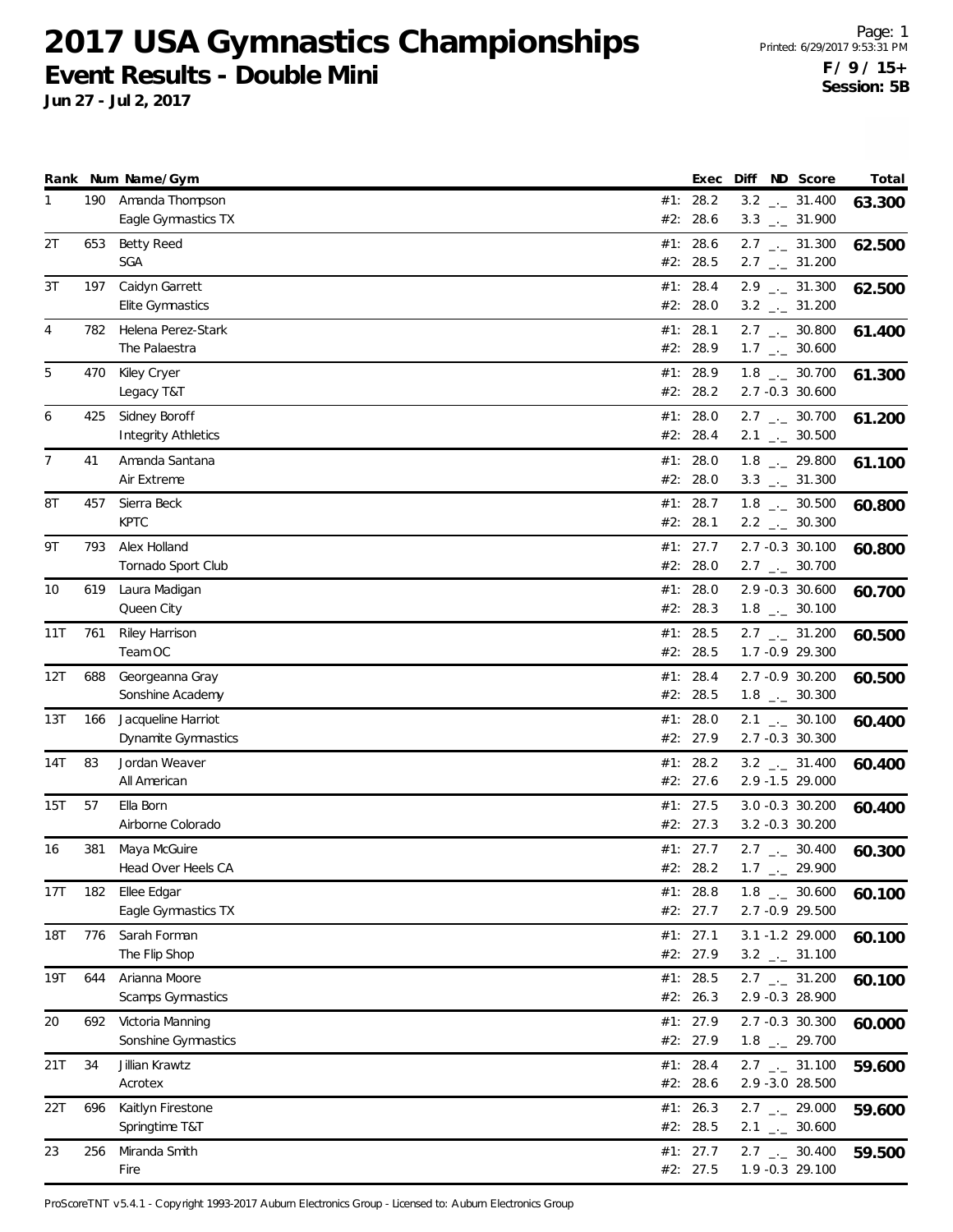**Jun 27 - Jul 2, 2017**

| Rank |     | Num Name/Gym                               | Exec                 | Diff                                                         | ND Score | Total  |
|------|-----|--------------------------------------------|----------------------|--------------------------------------------------------------|----------|--------|
| 24   | 778 | Brooke Bourland<br>The Palaestra           | #1: 27.6<br>#2: 27.5 | 2.7 -0.3 30.000<br>$1.7$ $_{-}$ 29.200                       |          | 59.200 |
| 25   | 818 | Elli Harris<br>Ultimate Air                | #1: 27.1<br>#2: 27.3 | 3.0 -1.2 28.900<br>3.2 -0.3 30.200                           |          | 59.100 |
| 26   | 693 | Madison Resavy<br>Sonshine Gymnastics      | #1: 27.5<br>#2: 28.4 | 2.7 -1.2 29.000<br>1.8 -0.3 29.900                           |          | 58.900 |
| 27   | 785 | Abby Dunham<br>Top Star                    | #1: 28.3<br>#2: 27.4 | $1.7$ $_{\leftarrow}$ 30.000<br>2.2 -0.9 28.700              |          | 58.700 |
| 28T  | 254 | Sarah Gallimore<br>Fire                    | #1: 27.4<br>#2: 27.1 | $2.1$ $_{\leftarrow}$ 29.500<br>2.0 -0.3 28.800              |          | 58.300 |
| 29T  | 81  | Nichole Servantez<br>All American          | #1: 27.4<br>#2: 25.8 | 3.2 - 0.9 29.700<br>3.1 -0.3 28.600                          |          | 58.300 |
| 30   | 419 | Sarah Viola<br>Indigo                      | #1: 27.8<br>#2: 24.7 | $2.9$ $_{\leftarrow}$ 30.700<br>3.1 -0.3 27.500              |          | 58.200 |
| 31   | 352 | Gloriana O'Neil<br>Gypsy Flyers - MG       | #1: 25.4<br>#2: 28.5 | 2.7 -0.9 27.200<br>$2.1$ $_{-}$ 30.600                       |          | 57.800 |
| 32   | 449 | Amanda Binger<br><b>KC Trampoline Club</b> | #1: 25.7<br>#2: 27.7 | 2.7 -0.3 28.100<br>$1.7$ $_{\leftarrow}$ 29.400              |          | 57.500 |
| 33   | 396 | Megan Phillips<br>High Altitude            | #1: 27.4<br>#2: 27.8 | 1.8 -1.5 27.700<br>$1.7$ $_{\leftarrow}$ 29.500              |          | 57.200 |
| 34   | 674 | <b>Elly Boshers</b><br>Skywalkers          | #1: 27.6<br>#2: 27.6 | 2.2 -0.9 28.900<br>1.7 -1.2 28.100                           |          | 57.000 |
| 35   | 806 | Autumn Kreiter<br><b>TT</b>                | #1: 26.4<br>#2: 28.7 | 3.1 -0.3 29.200<br>2.9 - 3.9 27.700                          |          | 56.900 |
| 36   | 681 | Brighid Rhiannon Johnson<br>So Cal TTC     | #1: 25.1<br>#2: 25.0 | 1.9 -0.9 26.100<br>2.7 -0.3 27.400                           |          | 53.500 |
| 37   | 80  | Kayla Servantez<br>All American            | #1: 28.3<br>#2: 20.4 | $3.2$ $_{\leftarrow}$ 31.500<br>$0.7$ $_{\leftarrow}$ 21.100 |          | 52.600 |
| 38   | 664 | Taylor Smith<br><b>SGT</b>                 | #1: 28.0<br>#2: 20.1 | 3.2 -0.3 30.900<br>$0.7$ _ 20.800                            |          | 51.700 |
| 39   | 202 | Rilian Smith<br>Elite World                | #1: 25.3<br>#2: 19.9 | 3.1 -1.2 27.200<br>$1.2$ $_{-}$ 21.100                       |          | 48.300 |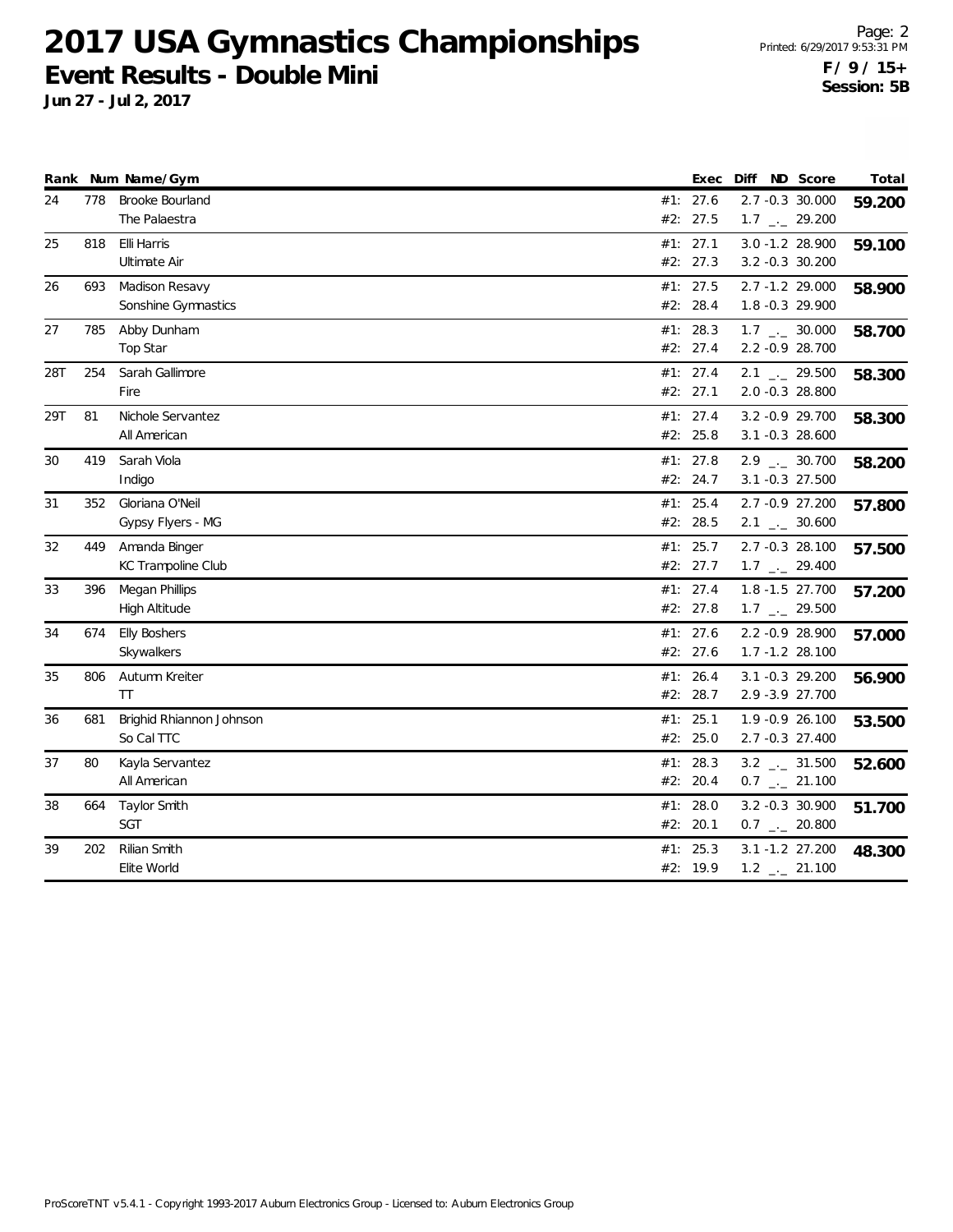**Jun 27 - Jul 2, 2017**

|       |     | Rank Num Name/Gym                                 |     | Exec                   |  | Diff ND Score                                                | Total  |
|-------|-----|---------------------------------------------------|-----|------------------------|--|--------------------------------------------------------------|--------|
| 1T    | 187 | <b>Weston Sitz</b><br>Eagle Gymnastics TX         | #2: | #1: 29.0<br>29.1       |  | $3.2$ _ $-32.200$<br>$3.4$ $_{\leftarrow}$ 32.500            | 64.700 |
| 2T    | 17  | Dylan Bohn                                        |     | #1: 29.0               |  | $3.5$ _ $-32.500$                                            | 64.700 |
|       |     | 5 Star Elite                                      |     | #2: 28.6               |  | $3.6$ $_{\leftarrow}$ 32.200                                 |        |
| 3     | 780 | Gardner Lawrence                                  |     | #1: 28.3               |  | $3.4$ $_{-}$ 31.700                                          | 63.300 |
|       |     | The Palaestra                                     |     | #2: 28.4               |  | $3.2$ _ $-31.600$                                            |        |
| 4     | 741 | Alin Richard                                      |     | #1: 29.0               |  | 3.1 -0.3 31.800                                              | 62.400 |
|       |     | T&T Foothills Team                                |     | #2: 28.8               |  | $1.8$ $_{\leftarrow}$ 30.600                                 |        |
| 5     | 748 | Alex Kraus<br>Tatarus Gymnastics                  |     | #1: 28.8<br>#2: 27.9   |  | $2.2$ $_{\leftarrow}$ 31.000<br>$3.3$ $_{\leftarrow}$ 31.200 | 62.200 |
| $6*$  | 355 | Jack Yerxa                                        |     | #1: 28.1               |  | 3.4 -0.9 30.600                                              |        |
|       |     | Gypsy Flyers - MG                                 |     | #2: 28.2               |  | $3.2$ _ $-31.400$                                            | 62.000 |
| $7^*$ | 138 | Jacob Freedman                                    |     | #1: 28.4               |  | 3.1 -0.9 30.600                                              | 62.000 |
|       |     | DeVeau's Gymnastics                               |     | #2: 28.2               |  | $3.2$ _ $-31.400$                                            |        |
| 8     | 289 | Logan Pratt                                       |     | #1: 27.9               |  | $2.7$ $_{\leftarrow}$ 30.600                                 | 61.800 |
|       |     | For the Kidz                                      |     | #2: 28.5               |  | $2.7$ $_{\leftarrow}$ 31.200                                 |        |
| 9     | 283 | Dylan Kline                                       |     | #1: 27.5               |  | $3.2$ _ 30.700                                               | 61.600 |
|       |     | Flipside                                          |     | #2: 28.0               |  | $2.9$ $_{\leftarrow}$ 30.900                                 |        |
| 10    | 163 | <b>Chris Butler</b><br><b>Dynamite Gymnastics</b> |     | #1: 28.1               |  | $2.7$ $_{\leftarrow}$ 30.800                                 | 61.400 |
|       |     |                                                   |     | #2: 27.9               |  | $2.7$ $_{\leftarrow}$ 30.600                                 |        |
| 11    | 584 | Christian Portone<br>One World Gymnastics         |     | #1: 28.2<br>#2: 28.7   |  | $2.7$ $_{\leftarrow}$ 30.900<br>$1.7$ $_{\leftarrow}$ 30.400 | 61.300 |
| 12T   | 473 | <b>Tyler Presser</b>                              |     | #1: 27.6               |  | $3.2$ _ 30.800                                               | 61.200 |
|       |     | Legacy T&T                                        |     | #2: 28.3               |  | 3.0 -0.9 30.400                                              |        |
| 13T   | 96  | <b>Tyler Dunning</b>                              |     | #1: 28.5               |  | $2.7$ $_{\leftarrow}$ 31.200                                 | 61.200 |
|       |     | Apex Tumbling                                     |     | #2: 28.2               |  | $1.8$ $_{\leftarrow}$ 30.000                                 |        |
| 14T   | 430 | Patrick McFarlane                                 |     | #1: 28.8               |  | $2.7$ $_{\leftarrow}$ 31.500                                 | 61.200 |
|       |     | <b>Integrity Athletics</b>                        |     | #2: 28.8               |  | 1.8 - 0.9 29.700                                             |        |
| 15    | 392 | Kaden Garcia                                      |     | #1: 28.1               |  | $2.7$ $_{\leftarrow}$ 30.800                                 | 61.100 |
|       |     | <b>High Altitude</b>                              |     | #2: 28.5               |  | $1.8$ $_{-}$ 30.300                                          |        |
| 16T   | 564 | Maddux Brown<br><b>NVG</b>                        |     | #1: 27.8<br>#2: 28.8   |  | $2.7$ $_{\leftarrow}$ 30.500<br>$1.7$ _. 30.500              | 61.000 |
| 17T   | 74  | Aaron Jett                                        |     | #1: 27.9               |  | 3.6 -0.9 30.600                                              |        |
|       |     | All American                                      |     | #2: 28.6               |  | 2.7 -0.9 30.400                                              | 61.000 |
| 18    | 675 | Keaton George                                     |     | #1: 28.1               |  | $2.7$ $_{\leftarrow}$ 30.800                                 | 60.500 |
|       |     | Skywalkers                                        |     | #2: 28.0               |  | $1.7$ $_{\leftarrow}$ 29.700                                 |        |
| 19T   | 783 | David Montgomery                                  |     | #1: $27.7$             |  | $3.0$ $_{\leftarrow -}$ 30.700                               | 60.300 |
|       |     | Top City Athletics                                |     | #2: 27.5               |  | $2.1$ $_{-}$ 29.600                                          |        |
| 20T   | 652 | Ben Puryear                                       |     | #1: 27.9               |  | $3.2$ $-2$ 31.100                                            | 60.300 |
|       |     | SGA                                               |     | #2: 28.0               |  | 2.1 -0.9 29.200                                              |        |
| 21    | 709 | Taylor Baker                                      |     | #1: 28.4               |  | $1.8$ $_{\leftarrow}$ 30.200                                 | 60.200 |
|       |     | Stars Gymnastics                                  |     | #2: 28.2               |  | 2.7 -0.9 30.000                                              |        |
| 22    | 306 | Thomas Smith<br>Giguere Gymnastics                |     | #1: $27.8$<br>#2: 28.2 |  | 2.7 -0.9 29.600<br>$2.1$ $_{-1}$ 30.300                      | 59.900 |
| 23T   | 367 | Steve Xiaaj                                       |     | #1: 27.1               |  | $2.2$ $_{-}$ 29.300                                          |        |
|       |     | Gypsy Flyers Eagan                                |     | #2: 27.8               |  | $2.1$ $_{-1}$ 29.900                                         | 59.200 |
|       |     |                                                   |     |                        |  |                                                              |        |